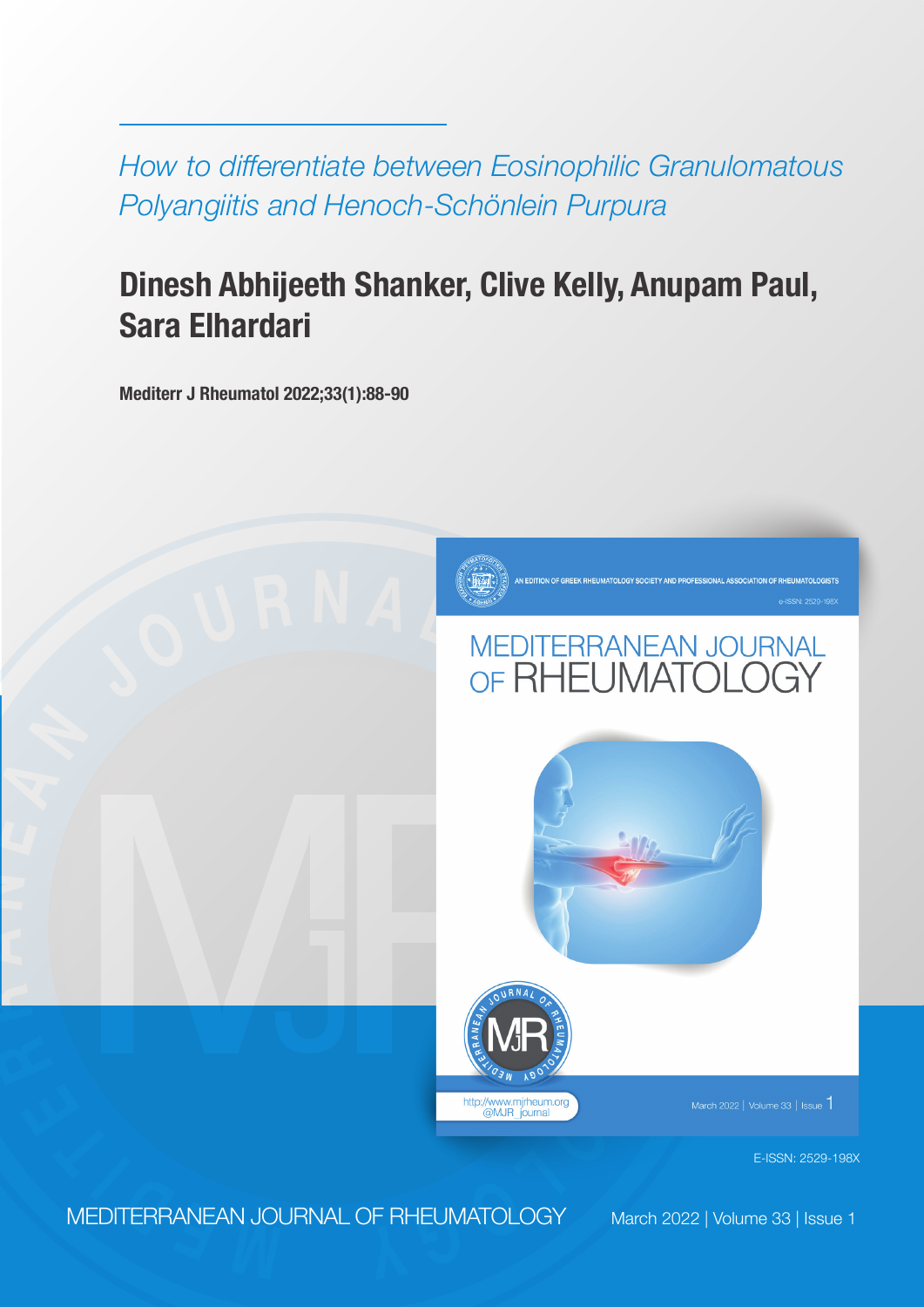

 $\bigcirc$ 

 $(cc)$ 

**©Shanker DA, Kelly C, Paul A, Elhardari S.**



# **How to differentiate between Eosinophilic Granulomatous Polyangiitis and Henoch-Schönlein Purpura**

# **Dinesh Abhijeeth Shanker1 , Clive Kelly2 , Anupam Paul2 , Sara Elhardari2**

<sup>1</sup>Northern General Hospital, Sheffield Teaching Hospitals NHS Foundation Trust, <sup>2</sup>James Cook University Hospital, Middlesbrough, Cleveland, UK

# **SUMMARY**

We present a 29-year-old gentleman admitted with eight years of recurrent, bilateral, erythematous, macular rash involving the legs, occurring every summer. Other symptoms included intermittent joint aches with dysaesthesia. He was investigated previously with a renal biopsy, a skin biopsy and endoscopy and had been diagnosed as Henoch-Schönlein Purpura (HSP). However, his past medical history included progressive asthma and sinusitis. Investigations revealed peripheral eosinophilia, positive rheumatoid factor and elevated IgE levels with mild renal impairment. During admission, he became hypoxic. A CT pulmonary angiogram (CTPA) showed changes consistent with early pulmonary manifestations of EGPA, which improved on a repeat scan after commencing the patient on high dose prednisolone. Revising the diagnosis, his condition fulfilled criteria for ANCA negative EGPA rather than HSP.

*Mediterr J Rheumatol 2022;33(1):88-90* https://doi.org/10.31138/mjr.33.1.88 Article Submitted: 5 Feb 2021; Article Accepted: 15 Feb 2021; Available Online: 31 Mar 2022

Keywords: ANCA vasculitis, small vessel vasculitis, asthma, rash

#### **ABBREVIATIONS**

ANCA: Anti-neutrophil cytoplasmic antibody CTPA: CT pulmonary angiogram EGPA: Eosinophilic Granulomatous Polyangiitis HSP: Henoch-Schönlein Purpura Ig: Immunoglobulin

#### **Corresponding Author:**

Dinesh Abhijeeth Shanker Northern General Hospital, Sheffield Teaching Hospitals NHS Foundation **Trust** Royal Hallamshire Hospital, Glossop Rd, Broomhall, Sheffield S10 2JF, United Kingdom Tel.: +44 79 607 84422 E-mail: abhijeeth428@gmail.com

# **INTRODUCTION**

Eosinophilic Granulomatosis with Polvangiitis (EGPA). formerly known as Churg– Strauss syndrome, is an autoimmune, anti-neutrophil cytoplasmic antibody (ANCA)-associated vasculitis with an incidence of 0.6-6.8 cases/million and an incidence of approximately 35-64 cases/10<sup>6</sup>

person-years in asthmatics.<sup>1,2</sup> The Revised International Chapel Hill consensus conference nomenclature of vasculitides held in 2012 defined it as an eosinophil-rich and necrotising granulomatous inflammation, often involving the respiratory tract, and necrotising vasculitis predominantly affecting small- to medium-sized vessels, associated with asthma and eosinophilia.<sup>3</sup> The disease has been described to have three phases: the allergic phase, the eosinophilic phase, and the vasculitic phase. These phases need not proceed in succession, and a patient may not present with all the three phases. Phase one is characterised by asthma and or allergic rhinitis with or without nasal polyps, which precedes full blown disease by many years. In the second phase, eosinophilic infiltration of various tissues, including gastrointestinal tract, myocardium, and upper and lower respiratory tracts occur. Systemic vasculitis sets in during the final phase of the disease, marked by necrotising small vessel vasculitis.4

88 Cite this article as: Shanker DA, Kelly C, Paul A, Elhardari S. How to differentiate between Eosinophilic Granulomatous Polyangiitis and Henoch-Schönlein Purpura. Mediterr J Rheumatol 2022;33(1):88-90.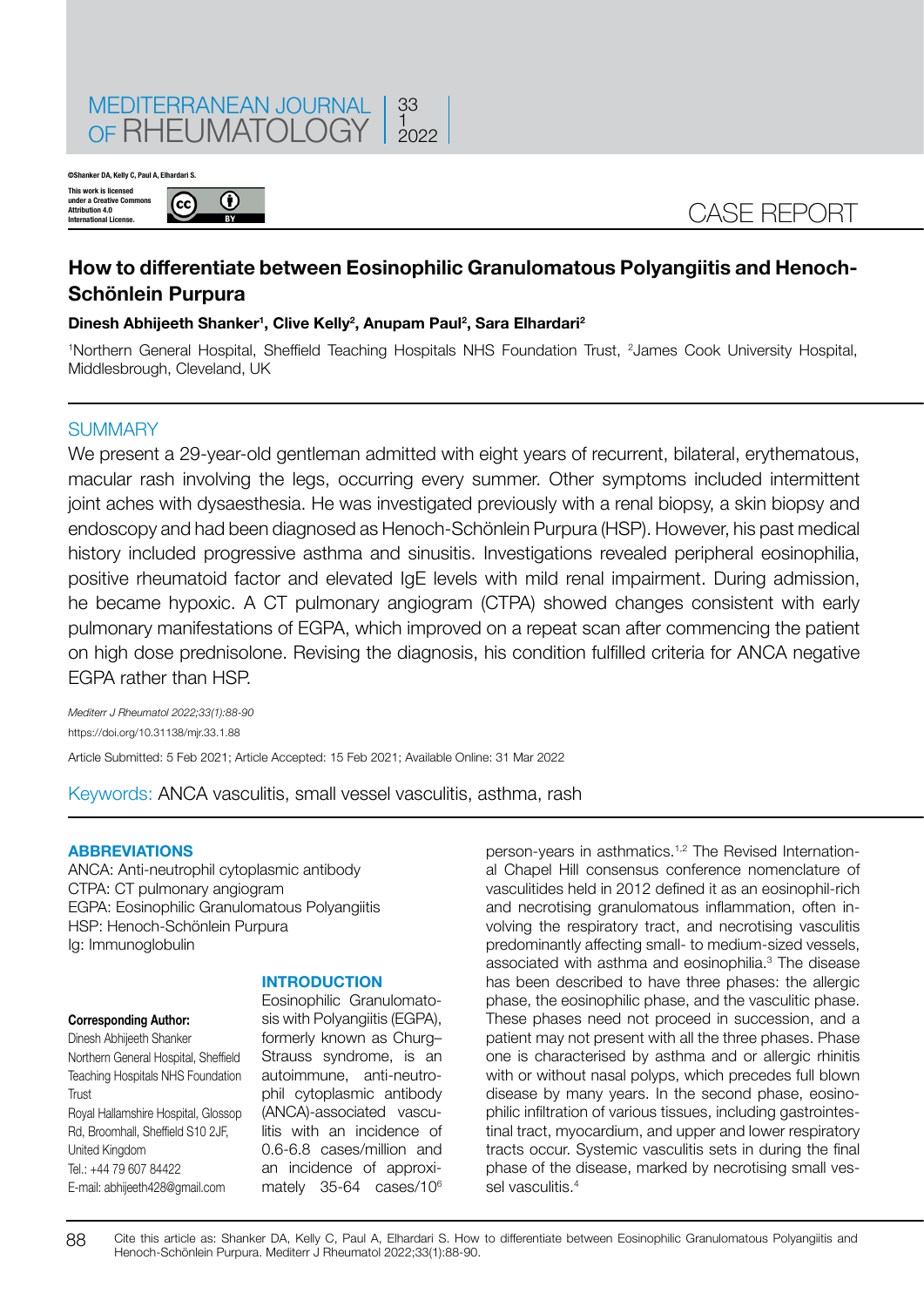# **CASE REPORT**

A 29-year-old gentleman, with a long history of asthma, was admitted with a recurrent rash (**Figure 1**) on his legs extending from his ankle to mid-thigh which had been present for one week. He was unable to bear weight and complained of painful dysaesthesia and sensory loss. He has had multiple episodes every summer since 2012 and had had several hospital admissions. On admission he complained of pain in the ankles, and described intermittent early morning stiffness affecting his elbows, knees, feet, and ankle joints for years.

Past medical history included bronchial asthma since childhood which is well controlled on inhalers with no asthma-related hospital admissions. He is a non-smoker and drinks alcohol occasionally. No relevant family history. He denied allergies and regular medications include Fostair 100/6 one puff twice daily added 4 weeks prior to admission with spacer.

On examination, a non-blanching, non-palpable erythematous macular rash was present bilaterally over the anterior aspect of the legs and extended up to the aspect of the thigh with synovitis of the ankles. Lower limb power and sensation were preserved. Chest examination revealed wheeze with a few fine basal crepitations, uninfluenced by coughing.

His notes revealed that he had been diagnosed as having Henoch-Schönlein Purpura (HSP) on previous admissions. He had a skin biopsy reported as leucocytoclastic vasculitis without any IgA deposition. He had undergone a renal biopsy in 2014 when he presented with haematuria with deteriorating renal function and suspected Immunoglobulin A (IgA) nephropathy. However, light and electron microscopy showed no abnormalities with negative immunofluorescence. He had also been investigated for coeliac disease with duodenal biopsy, which was reported as showing nonspecific intraepithelial lymphocytes without villous atrophy. He also described features of intermittent sinusitis.

On admission he had a normal white cell count of 9.8 cells/mm3 with an eosinophilia of 3.1%. He had previously had a peripheral eosinophilia of 7.8%. Renal function tests indicated stage 2 CKD (eGFR – 79ml/min/1.73), with a creatinine of 126umol/l. Vasculitis screen including ANCA and MPO was negative with modestly elevated Ig M levels at 2.34 g/l but normal IgA and complement levels. Rheumatoid factor was elevated (793 IU/ml) with negative CCP antibodies. Urinalysis showed a trace of proteinuria. Three days after admission, the patient had a single episode of haemoptysis and was noted to be hypoxic ( $pO<sub>2</sub> = 8.2$  kPa).

We checked D-dimer which was modestly elevated (0.49). We proceeded to CTPA to exclude pulmonary embolism (PE). This showed no evidence of PE but did demonstrate patchy centrilobular ground-glass opacification with upper zone predominance. COVID PCR test



Figure 1. Non-blanching, non-palpable erythematous macular rash on admission.



**Figure 2.** CT Pulmonary Angiogram showing patchy centrilobular ground-glass opacification with upper zone predominance.

was negative and a High-Resolution CT (HRCT) confirmed findings suggestive of Eosinophilic Granulomatosis with Polyangiitis (EGPA) with focal peribronchovascular consolidation. Immunoglobulin E levels were very elevated at 195 KU/l. An echocardiogram showed normal left ventricular size and function with mild concentric hypertrophy.

Based on the American College of Rheumatology (ACR) criteria for EGPA,<sup>4</sup> of peripheral eosinophilia, asthma, pulmonary infiltrates, paranasal abnormalities, neuropathy, and extravascular eosinophilia on biopsy, we suspected this diagnosis rather than HSP. He was referred for review of the skin biopsy for eosinophilia as other criteria were met, together with his elevated IgE. With reference to the previous suspicion of HSP, his rash was non-palpable and non-purpuric. Taken together with normal IgA, negative skin, renal and duodenal biopsies for IgA deposition, he did not meet any criteria for this diagnosis.